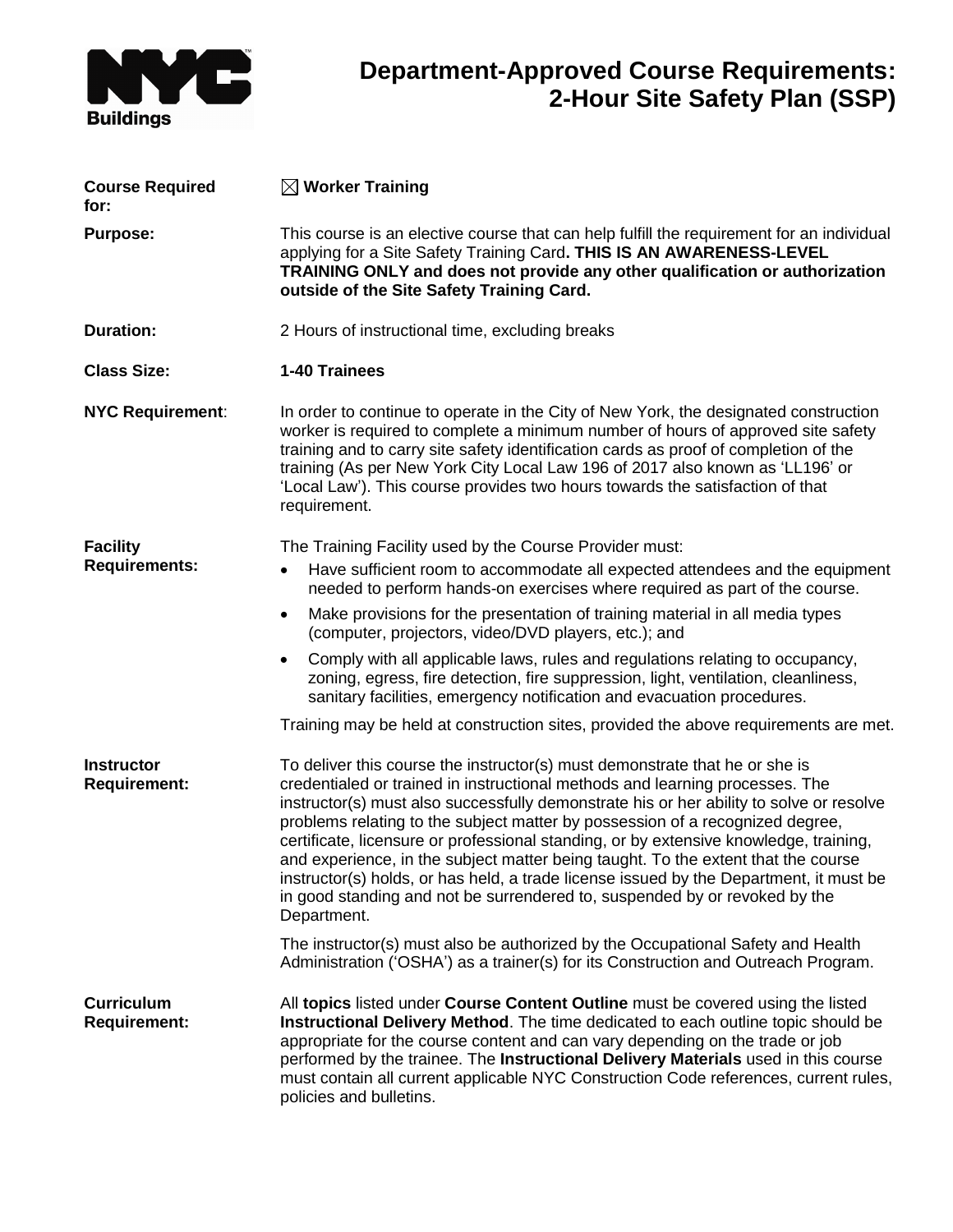

## **Course Curriculum Proposal Package Review:** A comprehensive review will be performed by the **Department of Buildings** to determine compliance with these Course Curriculum Requirements.

## **Instruction Delivery Method**

**Media:** Lecture/Discussion, Slide Presentation, Sample Site Safety Plans for groups

**Handouts:** Slides, references and handbook

**Guided Learning:** Trainees will examine Site Safety Plans and find issues or topics for further inquiry for class discussion. Trainer may embed errors in the plans inconsistent with Code.

## **Course Content Outline**

- 1. Introduction
	- a. Instructor introduces topic and describes their qualifications and relevant experience for training this module.
	- b. Establish that all trainees can hear and fully understand you i.e. 'raise your hand if you fully understand me' or 'clap your hands if you fully understand me'
	- c. State basic classroom rules, bearings and decorum
		- i. Inform trainees of duration or training and breaks (if any)
		- ii. Remind trainees about limiting distractions (phone use, texting, sidebar conversations)
		- iii. Emergency procedures (location and means of egress, exits or other contingencies)
		- iv. Location of restrooms
	- d. Training Objectives and Expectations:
		- i. Trainees will become generally familiar with plans and site safety plans
		- ii. Trainees will be able to recognize issues with a site safety plan
- 2. Explain that necessity of using site safety and logistics plans for site safety management.
	- a. Explain regulatory requirements for site safety plans
		- i. What projects require Site Safety Plans
		- ii. Who creates the Site Safety Plan
		- iii. Where must the Site Safety Plan be kept on the jobsite
	- b. How to follow the Site Safety Plan
- 3. Basic 'blueprint' reading: In slideshow, describe the various viewing perspectives of drawings to acquaint trainees with parts of drawings, typical symbols, hatches and notes.
	- a. Viewing Perspectives
		- i. Plan view (bird's eye)
		- ii. Section details (through)
		- iii. Elevation (plain view)
		- iv. Isometric (3-dimensional)
	- b. Typical symbol depictions
	- c. Standard symbols and abbreviations
	- d. Typical hatches and representative depictions
	- e. Notes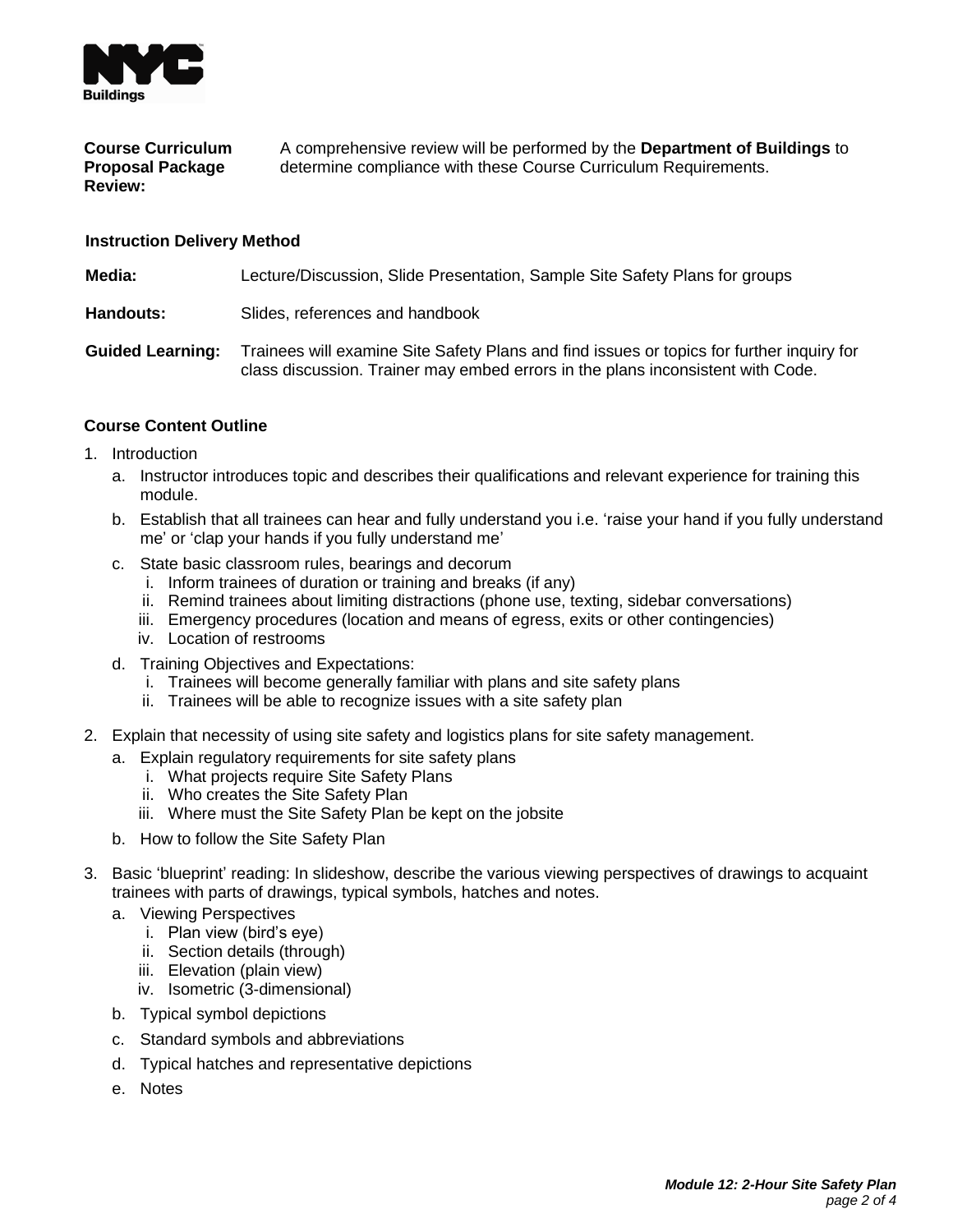

- 4. Describe and graphically illustrate, both in line drawing and in actual photographic representation the New York City Department of Building's required components of a Site Safety Plan and respective corresponding Importance:
	- a. Sidewalk Sheds (including rules pertaining to 5 feet and 20 feet)
	- b. Typical roof protections
	- c. NYCDOT and Manual for Uniform Traffic Control Devices (MUTCD)
	- d. Safety Zones
	- e. Various Lane Closures DOT stipulation and permits
	- f. Various Sidewalk closures and interruptions DOT stipulation and permits
	- g. Fences and gates (with protocol from Chapter 33)
	- h. Viewing panels
		- i. Informational panels
		- ii. Hunter Green color
		- iii. Height
		- iv. Types of construction
	- i. Use of flaggers utilizing MUTCD (flags use and slow/stop paddle use)
	- j. Supported of Suspended Scaffolds
	- k. Horizontal and Vertical Nets Depictions and Specifications
	- l. Hoists locations and call-out capacities
	- m. Crane swings and staging areas
	- n. Sheeting/ Shoring, Foundation/ Excavation
	- o. Horizontal netting
	- p. Cross streets and paths
	- q. Fire hydrant and Standpipe
	- r. Lot Dimension and lot lines Meets and Bounds (hatches, lines)
	- s. Various signage
	- t. Ramps (ratio, slope)
	- u. Utility poles, hydrants, trees, street furniture
	- v. Placement and positioning of flaggers
	- w. List of various equipment to be used doing excavation work
	- x. Jersey Barricade, movable timber barriers
	- y. General information and notes sheets
	- z. Means and Methods Explanation aa. Mandatory Contact Information
- 5. Communication and Coordination on Multiemployer Worksites
- 6. Template of Site Safety Plan with Definitions
- 7. Resources:
	- a. Chapter 33
	- b. New York City Department of Transportation
	- c. MUTCD
	- d. Worker's Rights (See OSHA: **<https://www.osha.gov/Publications/OSHA3146.pdf>**)